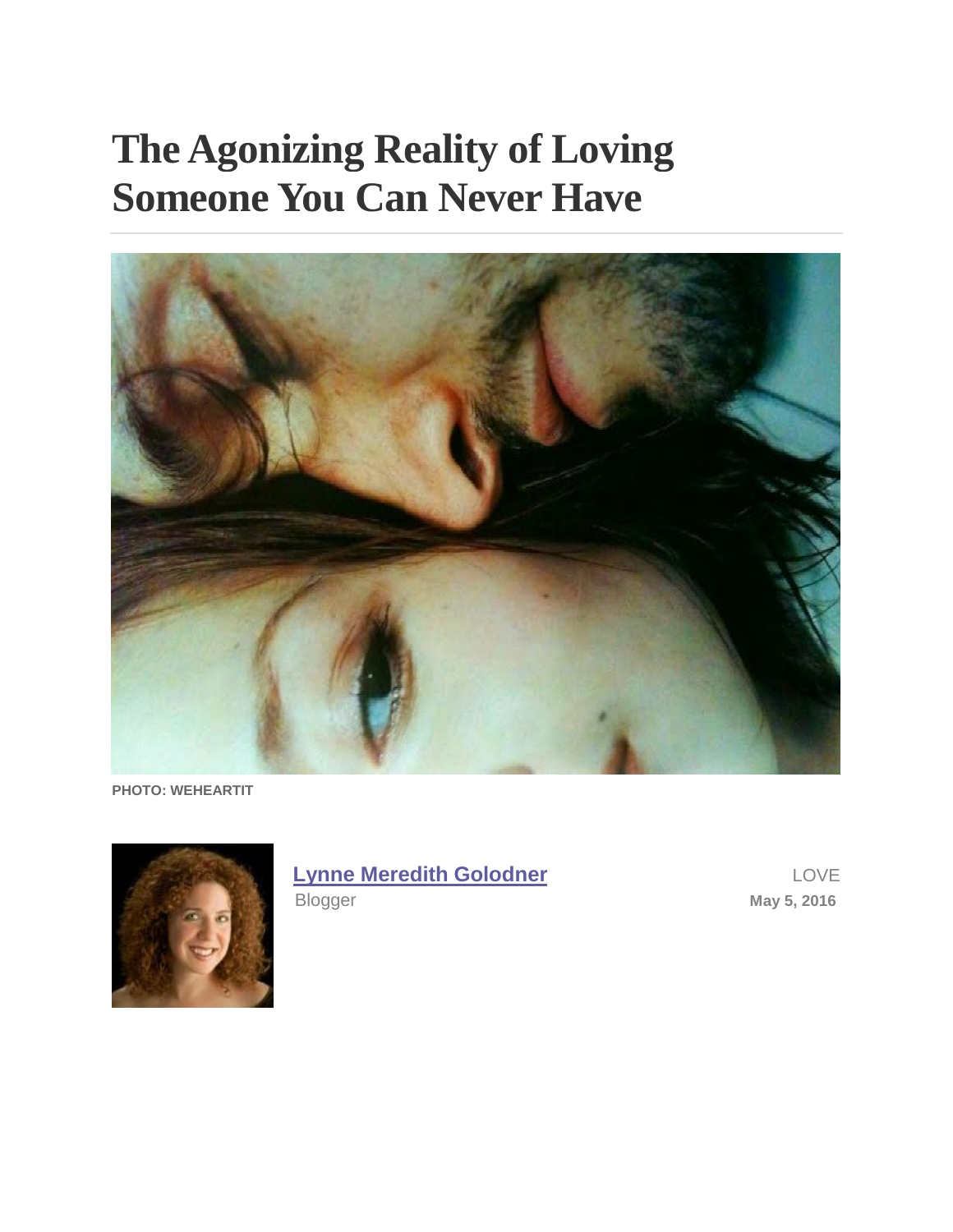#### **He would always be further than I could reach. We would never inhabit each other's hearts.**

The last time I saw John was in a west Michigan town halfway between Chicago and Detroit (well, really closer to Chicago because I always had to meet him more than halfway). We shivered in a booth at the Pizza Hut just off the highway, then bedded down in a cheap motel down a back road, where we talked in the gray-dark about how much we had changed, and how little, in the years since college.

As I offered him my first book of poetry the next morning, my personal goodbye gift, he waved it away with his hands. "I don't want to see what you've written about me," he said.

"I always told you [dating a writer means you're fair game,](http://www.yourtango.com/2016285876/20-brutal-truths-about-dating-writer)" I said.

We hugged awkwardly, then folded into our cars and drove home in opposite directions.

#### **Although I dated John on and off for more than three years, I only ever got so close. I could never quite get under his skin enough to know he was mine.**

It was a [lonely kind of love.](http://www.yourtango.com/love) The first Christmas of our relationship, he invited me home to his parents' New Jersey mansion. I bought a Norman Rockwell ornament for his mother's tree, and she glitter-glued my name across a big felt stocking.

I didn't know [he came from wealth.](http://madamenoire.com/472498/dating-a-rich-guy/) When he picked me up at Newark airport and drove me down winding country roads in the snow, I wasn't prepared for the fenced driveway that led to his family home.

"Why didn't you tell me you live in such a big estate?" I asked him, but he only shrugged in response.

I could guess he wanted me to like him genuinely for who he was, not what his family offered, but I wouldn't hear an explanation from him. And such an assumption meant he didn't really know me, either.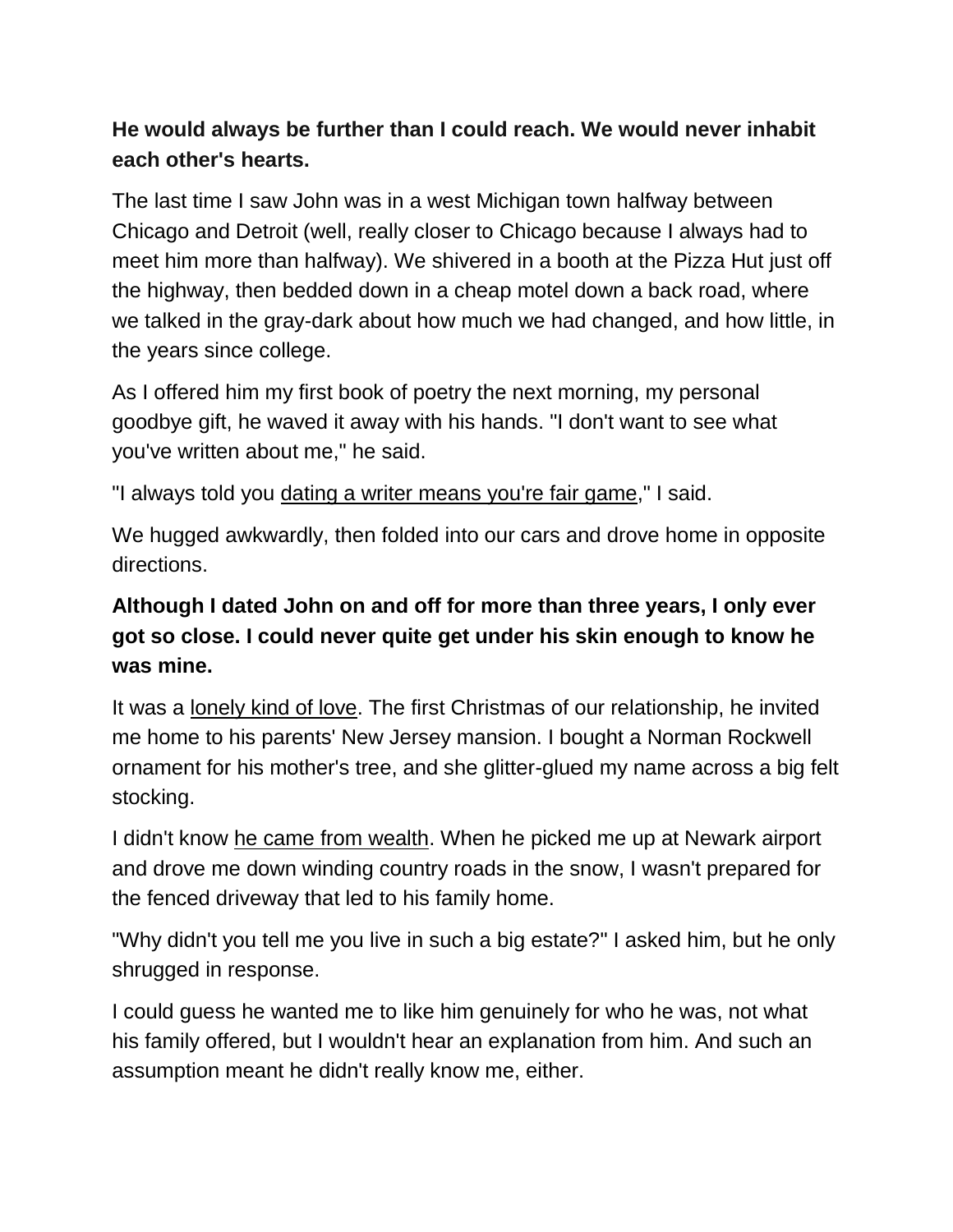We met in college, when hopes and dreams for Real Life are just that: hopes and dreams. We would journey through junior year and into senior year, through separate lives in New York City (he in Hoboken, working Wall Street in a stiff navy suit; me in Murray Hill, subway-ing to work at a newspaper in my hippy-grunge signature style).

I was intoxicated by our love. By the passion in a thin twin bed of a rented apartment, by the possibility of grown-up lives.

### **I waited for words. I wanted them desperately. But all I got was the subtle realization that we were so different, planets circling separate Suns, we would never come into each other's orbit.**

When I moved to Washington, D.C., I promised myself I would finally put John in my past. I was [lonelier with him than alone with myself.](http://goodmenproject.com/featured-content/tlh-when-a-relationship-is-lonelier-than-being-alone/) It wasn't healthy. We were different religions, held different perspectives on what mattered in life. I couldn't even buy him clothes. (I remember once wanting to buy him an Eddie Bauer rugby shirt — each sleeve was a different primary color, the front a third color and I thought it was cool and different. His mother, shopping alongside me on a visit to our college town, shook her head. "He'll never wear that," she said.)

I dated other men, made a life in our nation's capital. Some [relationships](http://www.yourtango.com/relationships) even lasted for months. Then came the call.

It was a sweaty summer night. His voice was smoky and familiar. Immediately, I wanted to believe he wanted me. I wanted to believe all the despair and hope of the past few years was an evil dream that led to this: [happiness,](http://www.yourtango.com/experts/isabelschwab/do-you-have-what-it-takes-to-be-happy) us together without an eventual end.

He even led me to believe that. I think he was drunk in a bar in Colorado, but I didn't want to see any details other than what he said.

*"I miss you. I want you. [I love you.](http://www.yourtango.com/2013177056/actions-mean-i-love-you)"*

*"Really?"*

*"Yes. Can I come to you?"*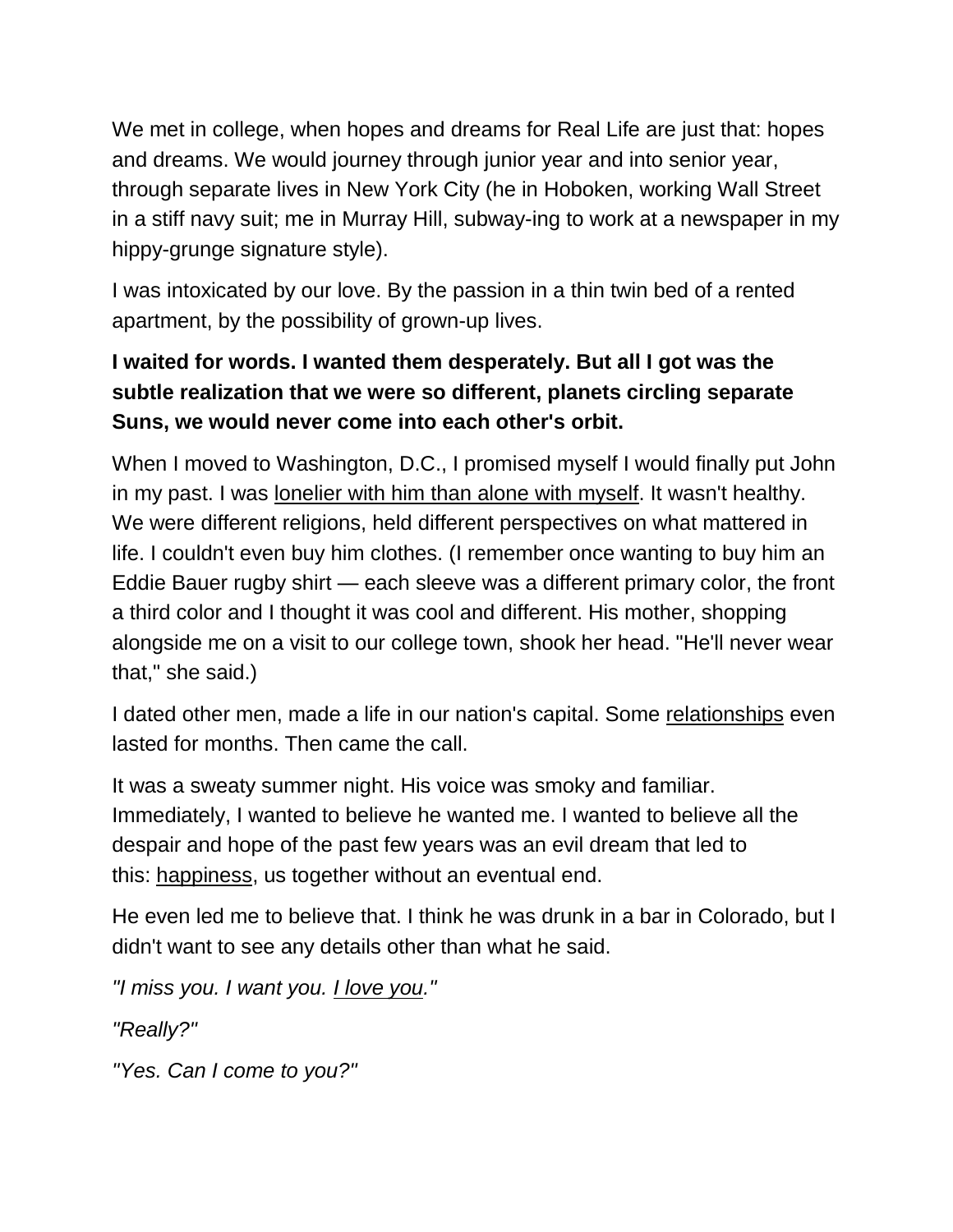He was riding his bike across the country and would finish the nationwide ride in Washington. He'd stay with me. I'd drive him and his bike to the train to return to his parents' home. He'd quit Wall Street. He wanted to teach, a career that "mattered." [Were we finally speaking the same language?](http://goodmenproject.com/featured-content/7-signs-love-hesaid/)

### **When I saw him on the night he arrived, it was as if no time had passed. John wasn't tall, maybe five-foot-six, and skinny with thick brown hair. His voice was husky and deep, and tickled my ears when he spoke. His hands were thick-fingered and solid.**

The night consumed us with the memory of passion, one field on which we were level. In the morning, I awoke feeling like finally, we have a chance at real love, finally we can be together, finally my life will look like those cliché 80s movies of burnt-out searchers looking for their purpose.

But no. It took only a shadow over breakfast on a brilliantly sunny day to see that nothing had changed. [I was no closer than I ever had been.](https://www.psychologytoday.com/blog/getting-back-out-there/201506/when-the-person-you-love-doesnt-love-you)

I dropped John and his bike at the train station and felt that emptiness of being lonely somewhere behind my rib cage. He would always be further than I could reach. We would never inhabit each other's hearts.

It was two years later when we met in west Michigan, still holding on to hope, neither of us getting any closer. We hadn't spoken much, but he never left the corners of my mind.

But that desperate Midwest drive showed me that the door was shutting for a final time. I knew more of who I was, had laid out the groundwork for the life I wanted to build. John was still searching. He worked in a bike shop in Chicago, wondering where he was meant to be. I owned a home in a suburb of Detroit and was inching toward a more religious I life.

#### [We said goodbye, and meant it.](http://elitedaily.com/dating/pain-love-someone-will-never-love-much-love/812385/)

**Loving someone you can never have is like poisoning yourself. It's somewhat suicidal. The only reason I kept hoping for a different outcome was because I didn't believe I deserved any better.**